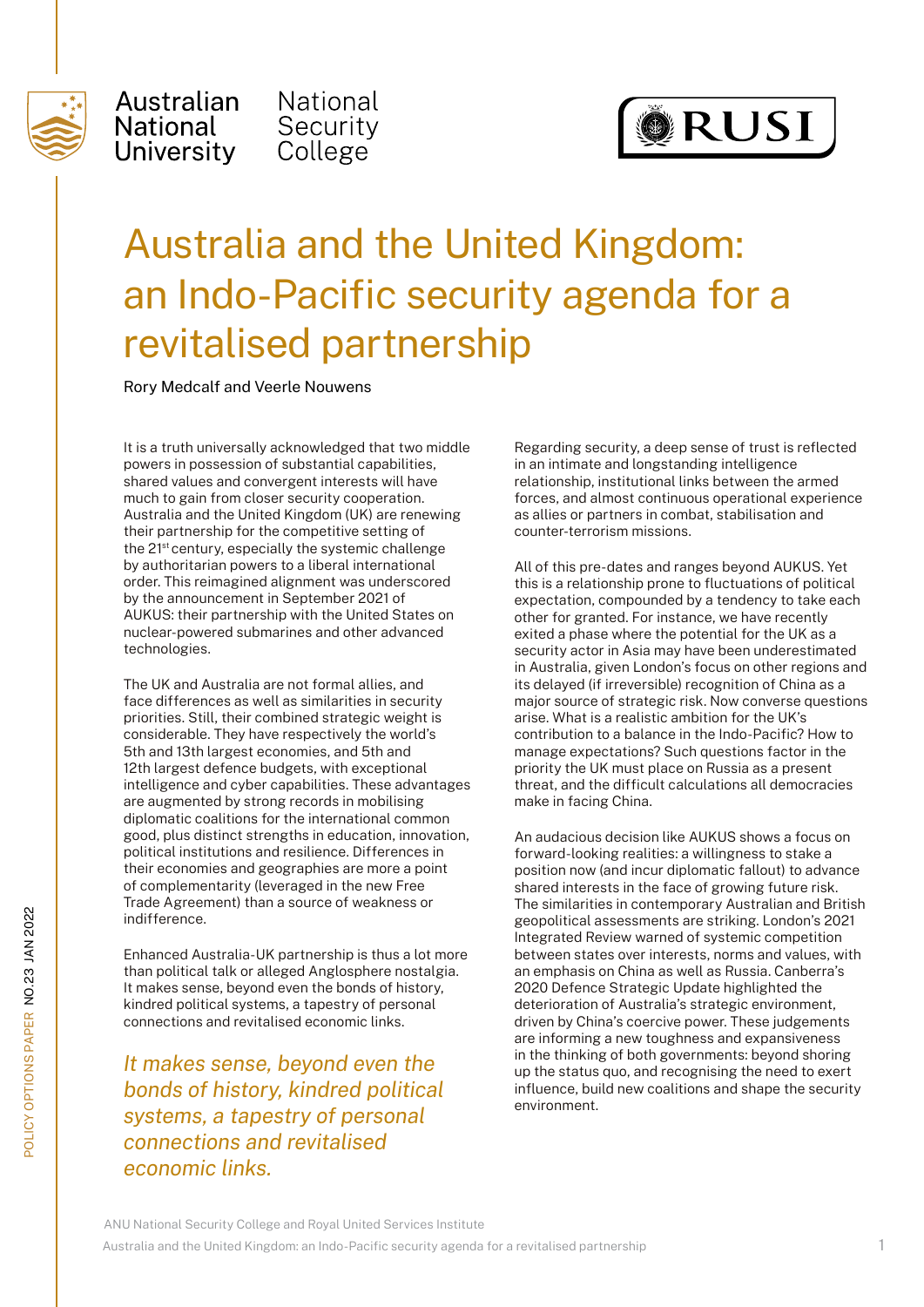This translates into decisions about force modernisation and deployments as well as a purposeful reorientation of international partnerships.

Both sides need to gauge precisely what they can expect from one another in an age of multiple dangers and partnerships. The objective now should be to lock in priorities for a practical agenda that balances ambition and realism. This can help future-proof the relationship against political shifts on either side, given that geopolitical threats and defence capability responses will be measured in decades.

All the will in the world won't reduce the physical distance from London to Canberra, or the fact that both nations face crowded horizons of hazard, distinct national pressures and the perpetual policy dynamism that comes with democracy. At the same time, a post-Brexit UK with a global outlook has recognised the Indo-Pacific as the international system's new centre of gravity – in security as well as economics and population. The UK is demonstrating capability and intent to show presence in Indo-Pacific waters. This involves not only its 2021 deployment of a carrier strike group, but the commitment to establish a Littoral Response Group (South), an upgrade to its base in Bahrain, and the deployment of two roaming offshore patrol vessels in the Indo-Pacific for the next five years and Type 31 frigates later in the decade. And the UK's wider security footprint is not just about ships and bases. It is committed to many fields of competition – including cyber, critical technologies and protecting democratic institutions – that are global in scope.

A realistic agenda for Australia-UK security cooperation will play to national strengths and cover multiple dimensions. It will involve enhanced bilateralism to strengthen each other's capacities and make the relationship at least the sum of its parts. This will be reinforced by minilateral cooperation, not only through technology under AUKUS but also in other diplomatic groups. And these elements will combine with global and regional coordination on shared challenges – a division of labour involving many other partners.

As middle-powers with similar worldviews, Australia and the UK do not have sufficient resources individually or together to defend all their shared interests. Instead, they should look beyond the boundaries of immediate national interest and think creatively about how to assist one another in adaptable ways. They could divide responsibilities, coordinate respective resources to fill gaps in one another's strategies, and work together to achieve common goals bilaterally, with trusted partners, or through groupings as diverse as new minilaterals and existing multilateral organisations, including the Commonwealth.

Two threads unite these observations. Both governments have been early movers in recognising that the character of national security has changed drastically, to incorporate realities like geoeconomics,

cyber power and the nexus of domestic and international issues. The UK's 2021 Integrated Review combines all elements of statecraft, reflecting moves underway in policy. While Australia lacks a similar encompassing statement, it has taken a lead globally in hardening security policy to integrate matters like foreign investment, technology, critical infrastructure, Federal-State relations, universities, and foreign interference. Second, both governments are well aware they are playing a long game. Planning now for a reimagined Australia-UK security partnership will deliver over decades.

## 2022 vision: an early agenda

Against this backdrop, an extensive agenda is possible. We recommend:

**Integrated policy coordination:** In the spirit of the UK Integrated Review, Australia and the UK should establish bilateral multi-agency working groups to identify and encourage greater policy coordination across a broad security and resilience landscape. In addition to the AUKUS agenda of nuclear submarines and critical technologies, these could address Indo-Pacific strategy, pandemic response/public health, climate policy, supply chain security, protection of democratic institutions and countering foreign interference. These policy groups could leverage existing informal networks of expert and official contact across the two countries.

**Defence capability and access:** The two powers should expand access to each other's defence bases to enable a sustained UK military presence in the Indo-Pacific. Logistics and access arrangements between Australia and the UK should be formalised to at least the level both have negotiated with Japan. This could strengthen an Indo-Pacific web of access agreements, encompassing India, France, Japan, and the United States. Canberra and London should leverage each other's basing and access footprints, including that of the UK in the Indian Ocean, the Gulf and Brunei.

It would make sense for Australia to facilitate and for the UK to deliver regular visits by Astute-class nuclearpowered submarines to HMAS Stirling in Western Australia. The similarity of UK and Australian naval operating cultures is a compelling reason for Australian submariners to train through exchange service on British as well as American nuclear vessels.

Given the growing importance of outer space in economic and strategic terms, the two countries should also build on their 'Space Bridge' agreement signed in 2021, respective growing national industries, and policy prioritisation in this domain. In doing so, Canberra and London should look to boost joint development of outer space technology, share strategic infrastructure related to outer space for defence purposes, and work together with other partners to support a rules-based international order in outer space.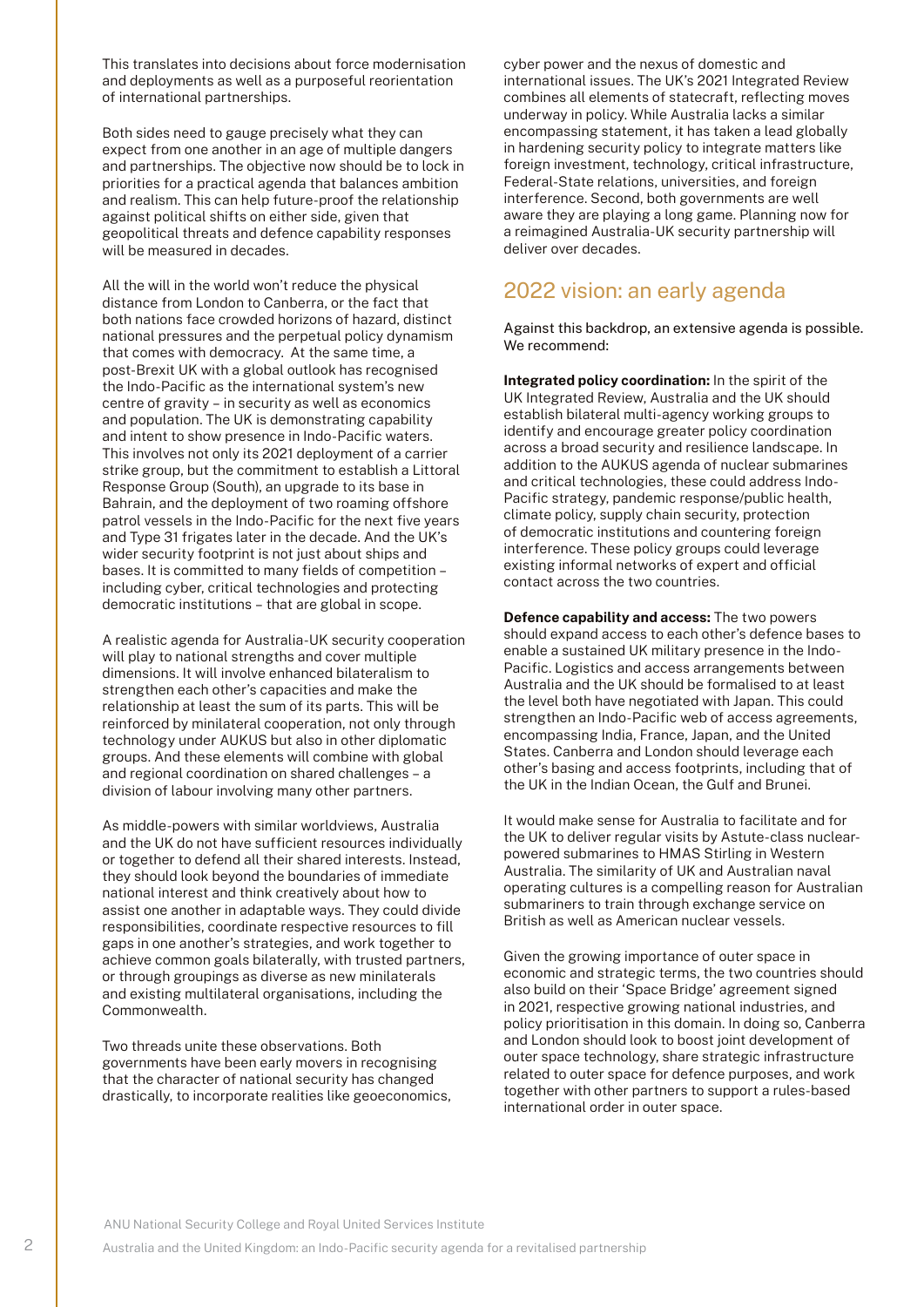**Cyber and critical technologies:** This aspect of the AUKUS pact could deliver earlier outcomes than the nuclear submarine program, for instance trilateral initiatives to pool research and development of leading-edge capabilities. Canberra and London could develop one or more bilateral pilot activities in artificial intelligence, quantum computing, new submarine detection technologies or unmanned underwater vehicles, to galvanise trilateral cooperation. Australian officials should lead in identifying areas for complementary cooperation in such areas between AUKUS, Quad or other groupings, building on Australia's pioneering of the Quad technology agenda. The UK should be a first-rank partner for 'Quad Plus' projects on critical technology, such as shaping international standards to ensure data technologies do not advantage authoritarianism.

*The UK should be a first-rank partner for 'Quad Plus' projects on critical technology, such as shaping international standards to ensure data technologies do not advantage authoritarianism.*

**Human capital:** Australia and the UK have skilled and educated security and research workforces, but these are overstretched. An early priority should be a pooling of human capital on government projects to advance shared interests, through labour mobility, exchange arrangements, and streamlined procedures for mutual recognition of security clearances. Secondments between Australian and UK agencies should be the norm, to share expertise and keep the two governments sensitised to one another's worldviews. This will also help avoid the 'familiarity trap', where historic and cultural affinities mean both sides have sometimes presumed to understand the other's present realities better than they actually have.

**Intelligence:** There is scope to capitalise on the intelligence partnership to cooperate more fulsomely on strategic assessments and futures analysis. This could involve deepening and greater reciprocity of the current arrangement whereby an Australian official routinely liaises with the UK Joint Intelligence Committee.

A joint Futures Cell could be established between the Australian and UK intelligence communities, enabling them to continuously develop and share bestpractice assessments of emerging risks and plausible contingencies. These could cover issues as diverse

as Chinese threats to attack Taiwan, the impacts of climate change, Antarctic and Arctic futures, and longterm impacts of today's and tomorrow's pandemics. Such work could commence at an unclassified level, for instance through a cooperative horizon-scanning activity involving government agencies, think tanks and universities. In the classified space, a joint study on the August 2021 Taliban takeover and calamitous international withdrawal from Afghanistan could provide insights to assist intelligence anticipation of future strategic shocks.

Australian and UK officials could lead in strengthening the Five Eyes, in two ways: the evolution of this trust-based grouping beyond intelligence sharing, towards coordination of strategic and geo-economic policy initiatives, especially on counter-coercion and cyber security; and the modalities of 'Five Eyesplus' arrangements for intelligence-sharing or policy coordination, notably with Japan or European partners. AUKUS could be the core for this more layered approach to intelligence sharing.

**Security education:** Australia and the UK should coordinate capacity-building activities in third countries, with a focus on education and training to improve the resilience of partners in Southeast Asia, the Indian Ocean and the Southwest Pacific. The building blocks exist: for instance, Australian-funded courses on cyber security and British-funded courses on countering disinformation. Given the continued challenge of terrorism, there would scope also for both countries to expand their CT and CVE training efforts, for instance in the Philippines. The UK could also be briefed on the Australian experience in security education domestically, notably the whole-of-government model of a National Security College, as an example of how to build a more integrated security workforce.

**Indo-Pacific diplomacy:** It will be essential to manage any perceptions of Australia-UK diplomacy being somehow at the expense of other alignments. The United States is the vital ally for both, Japan an important security partner, and many Indo-Pacific players need to be engaged on their own terms. It would be counter-productive if either country were to recast all its Indo-Pacific diplomacy through a prism of Anglo-Australian cooperation. This would be distorted by China as an 'external' imposition on Asia, and misread by European partners of the UK and Australia as a needlessly 'exclusive' approach. Instead, it makes sense to pursue a selective focus on those countries and issues where a Canberra-London alignment will be received for what it is: an effort to help regional partners build their own capacity to protect sovereignty.